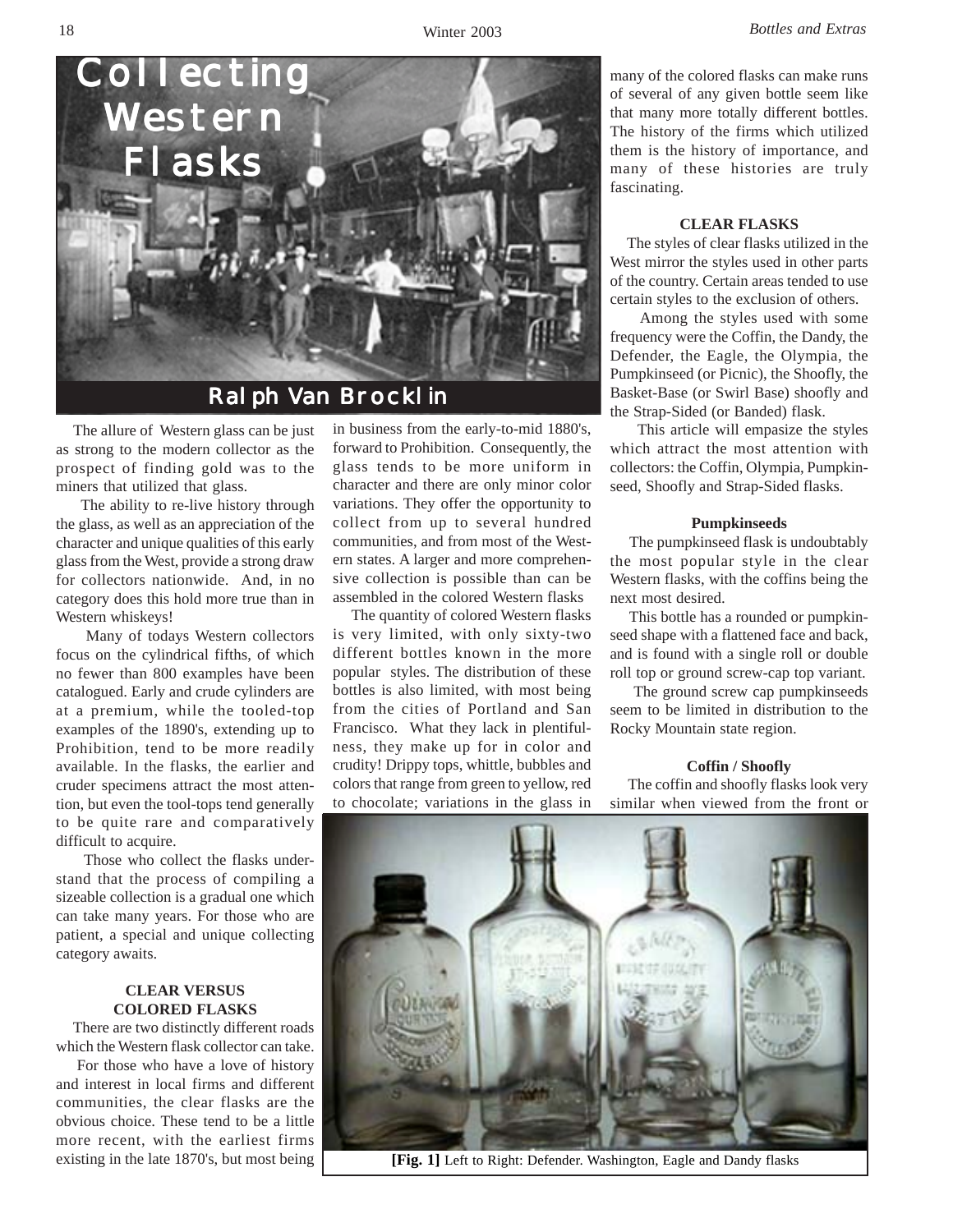#### *Bottles and Extras* Winter 2003

reverse, but the bases are distinctly different. The coffin sports sharp and highly defined angles and the shoofly has more rounded sides. [See Fig 2]

 The basket-base shoofly flasks seem to be particularily popular in Montana and there are a couple of variations to these fancy-based shooflies that additionally have ground screw-cap tops from the state of Colorado.

#### **Olympia**

 The distribution of the Olympia-style flask is predominantly the Northwestern and northern Rocky Mountain states, although a few examples have also been found as far west and south as the San Francisco Bay area. One is known from Arizona and a very few are found from the Mid-Western states.

 I have never seen this flask utilized by a North-Eastern or Southern liquor concern.

 This flask has broader shoulders than its base, a flat front and reverse and a very distinctive flared ring top. The base is marked "Design Patented - Pat. Aug 9, 1898". [See Fig. 4]

#### **Strap-Side**

 The strap-sided flask is also known as a banded flask. [See Fig. 4] Its popularity in the states west of the Rockies never reached the level that it seemed to in the Mid-West, North-East and South.

 There exist eight amber Western strapsides, seven of which are from California and one is from Butte, Montana.

I know of no clear examples from the



**[Fig. 2]** Left to Right: Shoofly, Coffin and basket-base Shoofly flasks

area west of the Rockies, although the style was quite popular in Texas and Oklahoma Territory.

# **Factors Which Contribute to Value in the Clear Western Flasks**

 **Crudity and color** are largely eliminated as determining factors of value in this area of collecting. There is the occasional flask which will demonstrate



common bottles. **[Fig. 3]** A grouping of Marysville, California Coffin and Pumpkinseed flasks

nice crudity, and there certainly are flasks with varying degrees of sun colored amethyst coloration, factors which lend eye appeal and increase the value of the bottle. The more important parameters tend to be **condition, rarity and desirability.**

 As in any aspect of bottle collecting, the **condition** of the bottle is important.

 All things equal, every collector would love to have a collection of perfectly mint and clean specimens. In the clear flasks, limiting oneself to that high of standard would severely limit the size and breadth of ones collection. The poor quality of the glass used, in combination with the minerals in the soils of the West, results in significant staining to many of the bottles The fragility of the pumpkinseed flasks, in particular, makes them a true hazard to clean, and most serious collectors of these bottles reach a point where stain is an acceptable flaw, as long as the price reflects it. Thus, the cleanliness of the bottle may not hamper its value as much as might be seen in other fields of bottle collecting.

 Nicks, chips, bruises and other more serious damage truly does affect value. This is particularily true in the more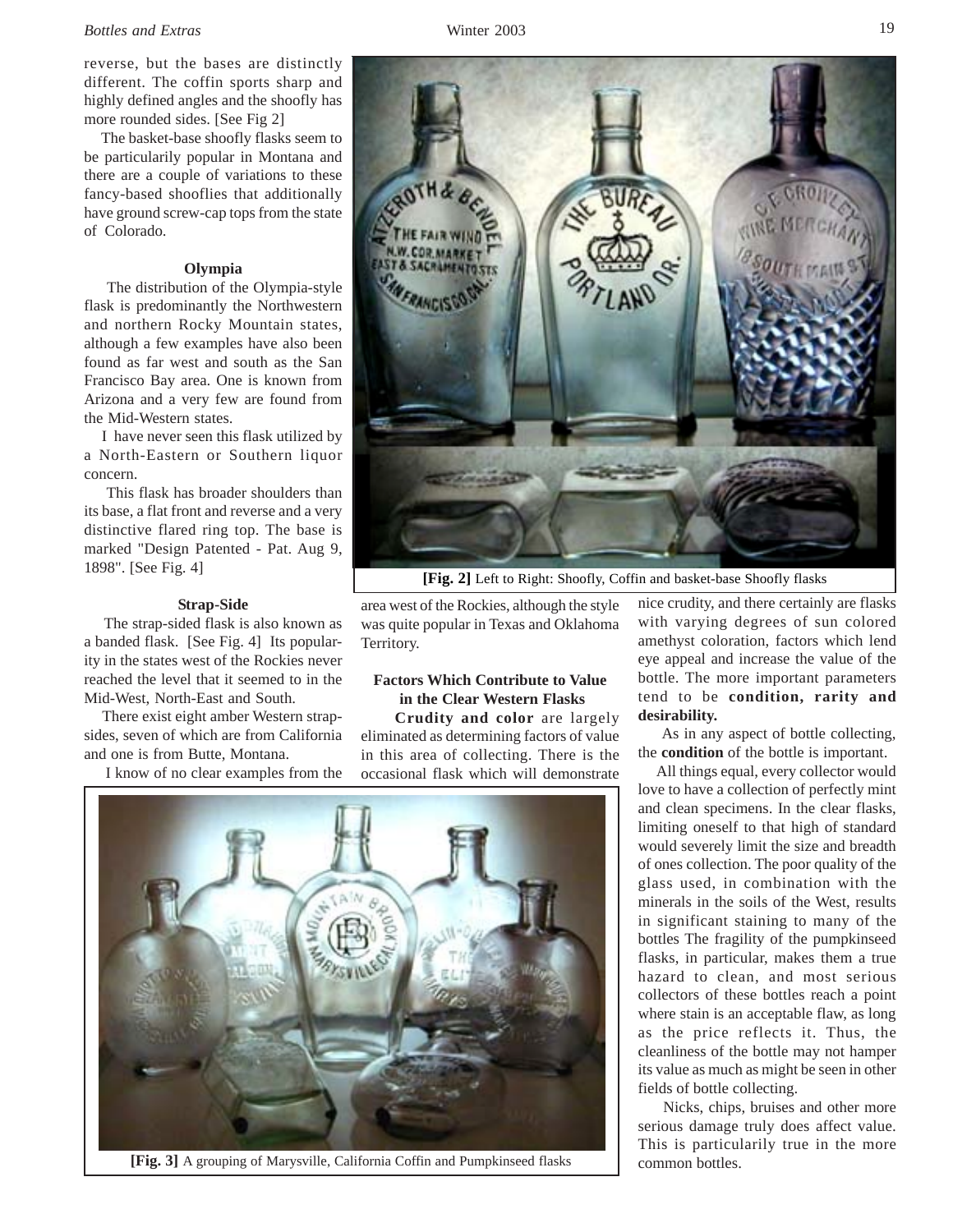

**[Fig. 4]** Olympia and strap-sided flasks

 Seldom does a severely damaged specimen warrant more than a few dollars as an example for the "Crier" shelf. But, with a very rare bottle, the occasional surprise occurs - as an instance, a Gem Saloon coffin flask from Elko, Nevada, with a blown-out shoulder recently realized \$170 on EBay. This is an instance of **rarity** (only two other specimens known) outweighing condition as a factor in determining value.

 Just as condition is an important, but not exclusive, parameter in determining value, rarity is not always the most important feature.

 The most common of the Colorado shoofly flasks (CROFF & COLLINS / WINES & LIQUORS / DENVER / & / SALIDA / COLO.) would command as much as many of the California pumpkinseed flasks, of which only one to three specimens are known. [See Fig. 5] That serves to point out how very important the **desirability** of the item is, and as you might guess, local appeal is a large portion of what creates the situation just mentioned.

 The **influence of local appeal** derives from a number of factors, including the number of collectors for that area seeking the same item and the availablility of other collectible bottles from that area.

 The popularity of the clear flasks tends to be higher in areas where colored and early crude glass is not available. Because of the relative youth of many of the western states, this early colored group of bottles is very limited. This has bearing on the local appeal of the clear flasks to Colorado collectors (colored and early glass from the state is scarce) and helps explain why the prices paid for the clear flasks from that state are so much higher

than is typically commanded by a clear flask from California (where a number of categories of bottles have early, crude and colored examples available.)

 Within any given state there are areas where local appeal tends to drive the market more than in others.

 In the Western states the driving force of the economy at this time was mining. Much of the lore of the West was associated with these mining towns and not surprisingly the bottles from these towns are extremely seriously sought. Three flasks which would easily eclipse \$1000 include the mining town coffin flasks from Cripple Creek, Victor and Leadville, Colorado. [Fig. 6]

 The local appeal effect for one given community is well demonstrated by the A. Weinberg flask [Fig. 7] from Tacoma, Washington Territory.



**[Fig 5]** Rare California pumpkinseed flask and common Colorado coffin

 There are at least 8-10 of the half pints available, providing sufficient examples to quench the appetitite of local collectors, plus answer the collecting desires of collectors out of area. Price falls within the \$500-700 range for the half-pint examples, and collectors from out of region typically would not value the pint any differently. With only two examples known in the pint-size, and more local interest than the supply can accomodate, value markedly escalates. The example unearthed last year reportedly had a \$3000 offer tendered and it was not accepted by the digger!

 The **territorial embossed** flasks are a highly desired grouping, in-and-ofthemselves.

 The Western states with territorial embossing on their flasks include Washington (four pumpkinseeds, five coffins and one amber union oval flask), Oklahoma (one pumpkinseed, one coffin and fourteen strap-sides) and Arizona (one straight-sided flask from Douglas, A.T.).

 The state of Washington affords the opportunity to put together a very nice grouping, of which the Walla Walla Saloon pumpkinseed pictured [Fig. 8] is a choice example. Not only is it territorial, it is from a small Eastern Washington town and embossed "Saloon" (another feature which adds desirability).

 The **saloon flasks** are all highly collectible, and of the various categories in the clear Western flasks, they are the ones with the strongest national appeal and market. Consequently, the prices tend to be higher on these. Flasks from smaller towns tend to command a premium, unless a cache of them has been found.

 The Tuolumne flasks pictured [Fig 9] are highly sought due to the nice names of the saloons (Elk and Rainier), the small size of the community and the communities association with mining.

 Several saloon embossed flasks are available from the town of Marysville, [See Fig. 3] another town associated with California's early mining history. Combined with the other bottles available from this town, another factor lending desirability is seen - the ability to put together a nice grouping from a single community or area. A total of nine pumpkinseeds and two coffin flasks are known from the community and with each likely existing in both the pint and the half-pint size, plus a variety of the other style flasks also available; a very appealing collection from that town, alone, is possible!

 While I collect a certain number of Western cylindical fifths associated with the companies that distributed my flasks, there is a larger number of collectors who collect in exactly the opposite fashion. Flasks which **coorespond to embossed cylindrical fifths**, such as the Lilienthal and Co and the Phoenix Old Bourbon have obvious appeal to those who collect fifths from the same concerns.

Another flask that fits this category is



**[Fig. 6[** Victor, Leadville and Cripple Creek Colorado coffin flasks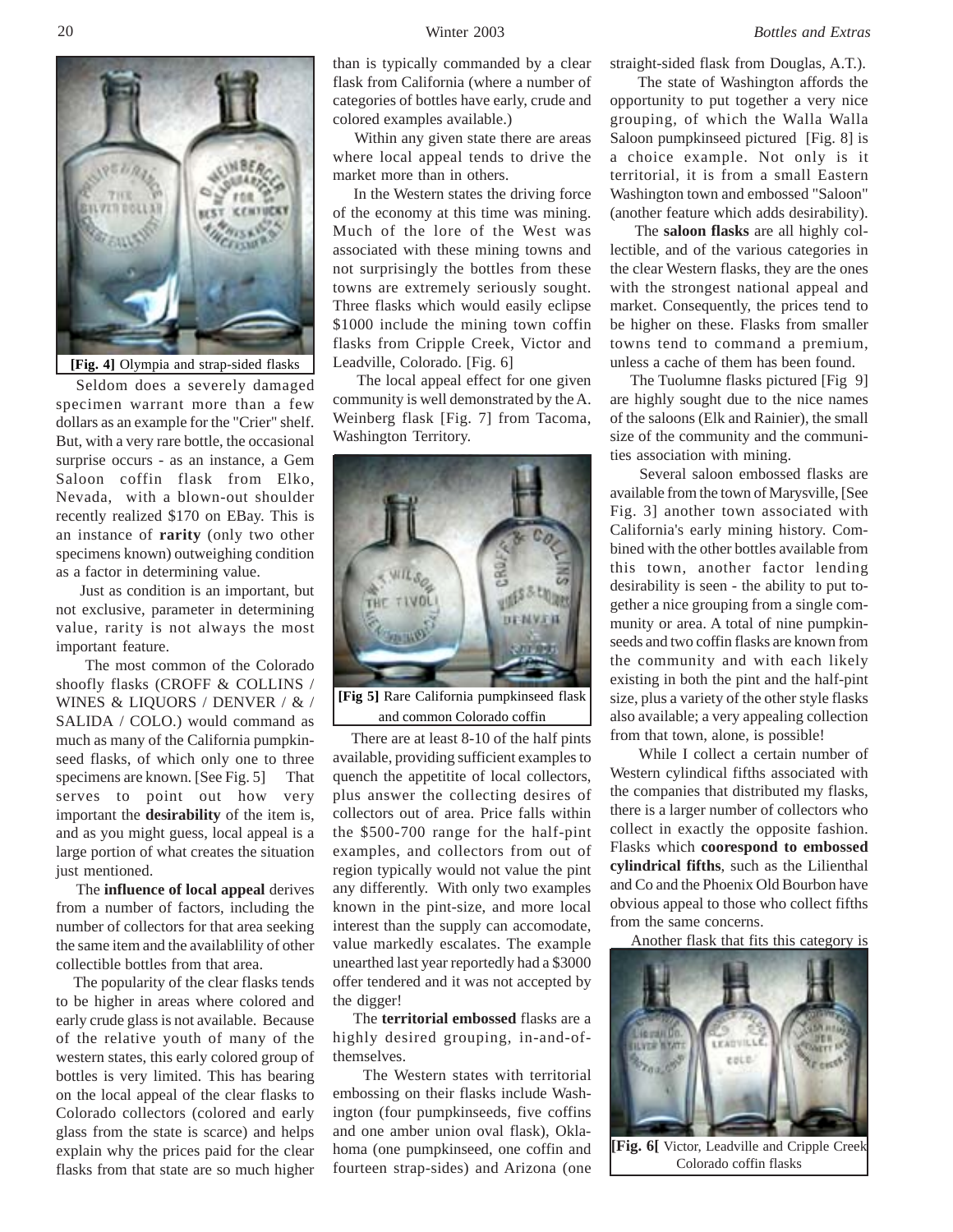#### *Bottles and Extras* Winter 2003

the Kolb & Denhard pumpkinseed from San Francisco, [Fig. 11] which also falls into the most desireable grouping of flasks - the **picture flasks**. Of the Western picture pumpkinseeds, it is hard for a flask to have much more going for it than the Kolb & Denhard - a bold picture of a stag's head on a San Francisco bottle, a one-ofa-kind flask from a famous Western firm advertising a famous brand. Truly the type of bottle that is a centerpiece to a collection!

 Other very nice picture flasks include the Phoenix Bourbon with embossed phoenix [Fig. 32], the Log Cabin Portland pumpkinseed with embossed cabin [Fig. 12], The Brearley & Uniake pumpkinseed with embossed owl from Reno [Fig. 33] and the The Bureau coffin and pumpkinseed flasks from Portland with their embossed crown.

 The picture flasks make up a small grouping, with only twelve known pumpkinseeds and six coffins/shooflies known, but what a desireable group of bottles to own!

 Other areas of collecting that are of note include collecting flasks with **unusual sayings** such as the S.F. Rose pumpkinseed from Vallejo embossed "Straight Goods From The Wood" and flasks with



**[Fig. 7]** A. Weinberg Tacoma W.T. coffin flask

**great bar names** such as "The Delay". [Fig. 10] Could a San Francisco flask come from a bar with a more pertinent and appealing name than "The Fair Wind" or "The Arrival"??? The pictures these names conjure up place these two flasks among my most favorite of the 600 on my shelves!

#### **Availability of Clear Flasks By State**

 The following listing will give an idea of what is available from each of the states west of the Rockies:



**[Fig 8]** Desirable Washington Territory "Saloon" pumpkinseed

*Alaska* - No embossed flasks are known. *Arizona* - Only three flasks are known.

 The Wellington Saloon olympia flask from Prescott exists in both the half pint and pint sizes. (Despite being considered the "available" flask from the state, it took me over ten years to acquire my pint example.)

 There is only one example of the "Thorne's Palace" pumpkinseed from Prescott (badly damaged) and only one example of the rare straight-sided territorial "Old Crow" from Douglas, A.T. *California* - As might be anticipated, there are more flasks available from California than any other Western state.

 There are numerous examples of the dandy flasks scattered across the state, with likely no fewer than 75 each from Los Angeles and San Francisco.

 A few of the olympia-style flasks exist with none south of the Bay Area, to my knowledge.



**[Fig 9]** Pioneer Saloon and Rainier Saloon pumpkinseed flasks from Tuolumne, CA

 A few Washington style flasks exist, as well as the Lavanthal style

 Approximately 240 pumpkinseeds and 120 coffin/shoofly flasks are known in clear.

 The vast majority of the amber flasks from the west also come from this state. *Colorado* - The Colorado flasks present a wonderful array of bottles.

 A large number of the dandy, defender and Baltimore oval flasks complement the forty-eight known coffins, seven pumpkinseeds, four screw-cap pumpkinseeds and thirteen basket-base shooflies of two different styles.

 Additional new flasks are periodically dug, adding to the interest in collecting from this state.

 Prices tend to be be high, with even the most common flasks in the \$100 range and many of the mining town flasks at \$500-1000, and up.

 One base embossed amber flask is known.

*Hawaii* - Two embossed straight-sided flasks are known, with no pumpkinseeds, coffins or olympia-styles accounted for. Although not a popular style, they are rare and they command a strong price.

*Idaho* - The Idaho flasks are all scarce and there are very limited numbers of each bottle known.

 There exist six different olympia-style flasks, one pumpkinseed and one Baltimore oval flask

 The prices have remained reasonable on the Idaho flasks, considering their rarity, with the olympia flask typically in the \$300 range or less. The Log Cabin pumpkinseed from Boise falls in the \$600- 800 range. [Fig. 34]

*Montana* - Montana has a nice assortment of flasks, including some Baltimore ovals, "medicine"-type, defenders and dandies to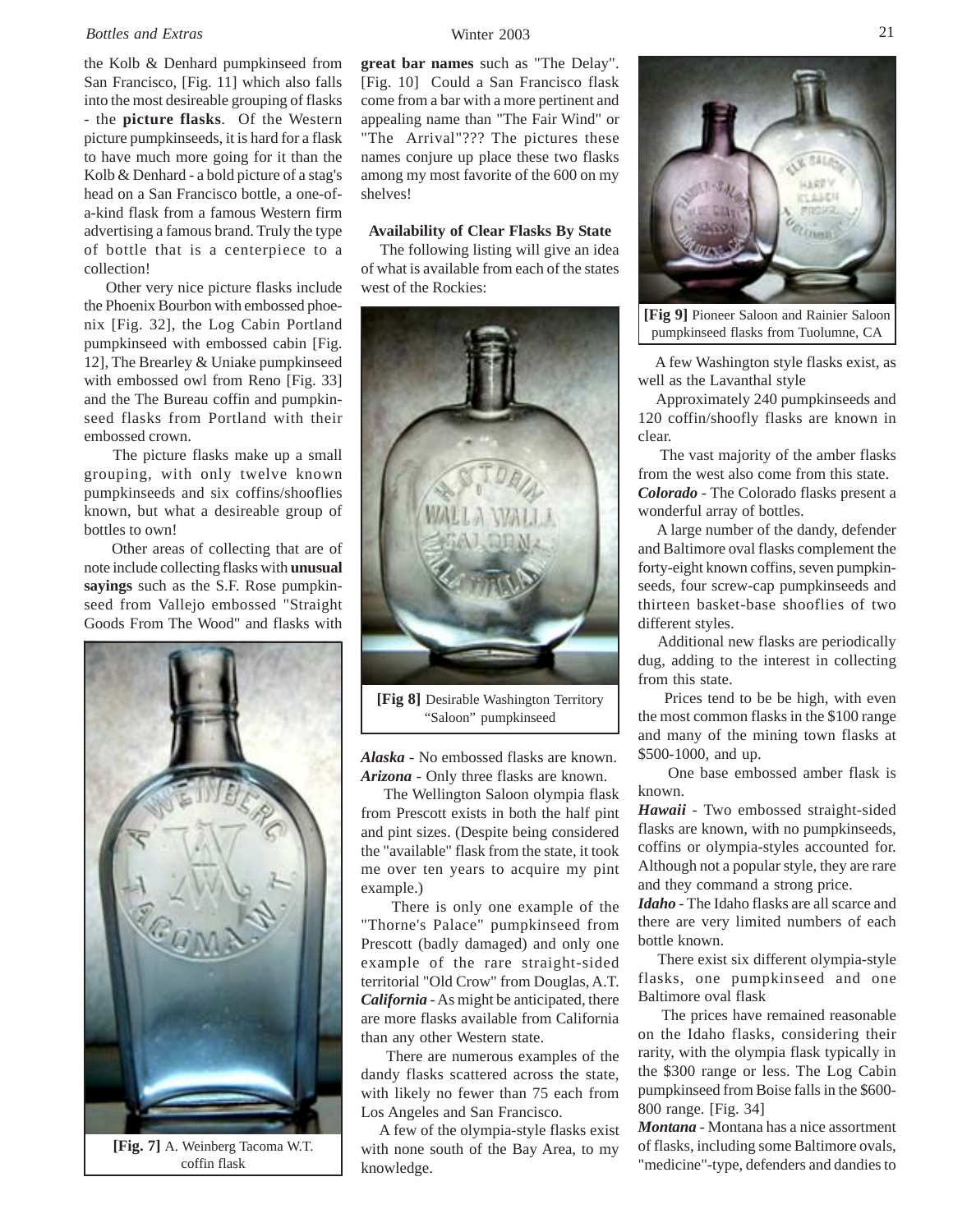Winter 2003 *Bottles and Extras*



go with fifteen shooflies, four basket-base shooflies, three olympia-style, one screwcap pumpkinseed and two double-ring top pumpkinseeds.

 Both of the standard top pumpkinseeds have surfaced in the past year (see 'New Finds' section in this magazine).

 Most flasks from this state sell for under \$500.

 There exists one amber strap-sided flask from Butte (King & Lowry) to complement the clear flasks.

*Nevada* - There are a very limited number of flasks available from this state, with two coffins, four shooflies and five pumpkinseeds available, as well as four or five dandy-style flasks.

 Aggressively pursued by the local collectors over the years, these flasks have always been expensive, but a waning in interest as the prices escalated has caused them to back up in price a little in the past three years.

 One flask which has not dropped (and will likely not) is the Brearley & Uniake pumpkinseed with the embossed owl. With only about five examples of this picture flask known, it places in the top five of all Western clear flasks.

 Expect to pay \$1000 and up on any Nevada flask other than the The Waldorf dandy flask from Reno.

*New Mexico* - No embossed flasks have surfaced to date. There are a few labeled flasks known and an embossed cylinder (broken) was discovered last year, so one day there may be one to report.

*Oregon* - The Oregon flasks offer the

opportunity to assemble a nice grouping, with at least eighteen pumpkinseeds, eighteen coffins, two shooflies, three basket-base shooflies and four olympiastyle flasks available.

 Numerous dandy and defender flasks also exist, particularily from Portland. Several amber flasks are available from Portland and a very appealing amber union oval flask is available from Salem (see article this issue from Dale Mlasko).

 Many of the clear Oregon flasks are in sufficient supply that they currently sell for under \$200.

 Exceptions include (but are not limited to) the The Portland pumpkinseed, the Marx & Jorgensen coffin flask, the AAA Old Valley early shoofly, the Billy Winters Log Cabin pumpkinseed, a rare crown-embossed Cutter shoofly and the Marx Baumgart pumpkinseed from Albany. This latter flask is the only pumpkinseed known from an Oregon city other than Portland and would certainly command in the \$500 range.

*Utah* - The flasks from Utah are very rare. There are only five clear flasks and one colored flask known.

 The clear flasks include the The Falstaff and the The Crystal dandy flasks from Ogden, the John Lollins olympiastyle and the The Bismark and C. Bonetti shooflies from Salt Lake City.

 The clear flasks range from about \$300-400 for the John Lollins to the \$750 range for the The Bismark.

 Pieces in aqua, green and amber have been found for the California Wine Depot



bottle from Salt Lake City, but to date only pieces have been found. An intact example of this flask would certainly command in the \$20,000 range.

*Washington and Washington Territory -* The Washington flasks have recently begun to increase in popularity.

 There was a time when few of the flasks other than the Territorials would command over \$150. Most of the pumpkinseeds and coffins would now easily eclipse that mark and several of the Territorial flasks would command \$1500+.

 Two of the top ten Western clear flasks come from this state - the Walla Walla Saloon pumpkinseed and the M. Gottstein, Seattle W.T. pumpkinseed featuring a picture of an Indian paddling a canoe.

 Just as the states of Oregon and California offer the possibility of putting together a sizeable collection, so does the state of Washington. There are seven pumpkinseeds, five territorial pumpkinseeds, one shoofly, three basket-base shooflies, six olympia-style, seven coffin and five territorial coffin flasks accounted for.

 In addition to this, there are a significant number of dandy flasks and a very rare amber union oval flask from J.C. Nixon, Seattle W.T.

*Wyoming* - As with most of the Rocky Mountain region, the Wyoming flasks are rare, with many of the flasks having three or less known examples.

 To this point we know of six screwcap pumpkinseeds, eight defender flasks, one olympia-style, one shoofly and four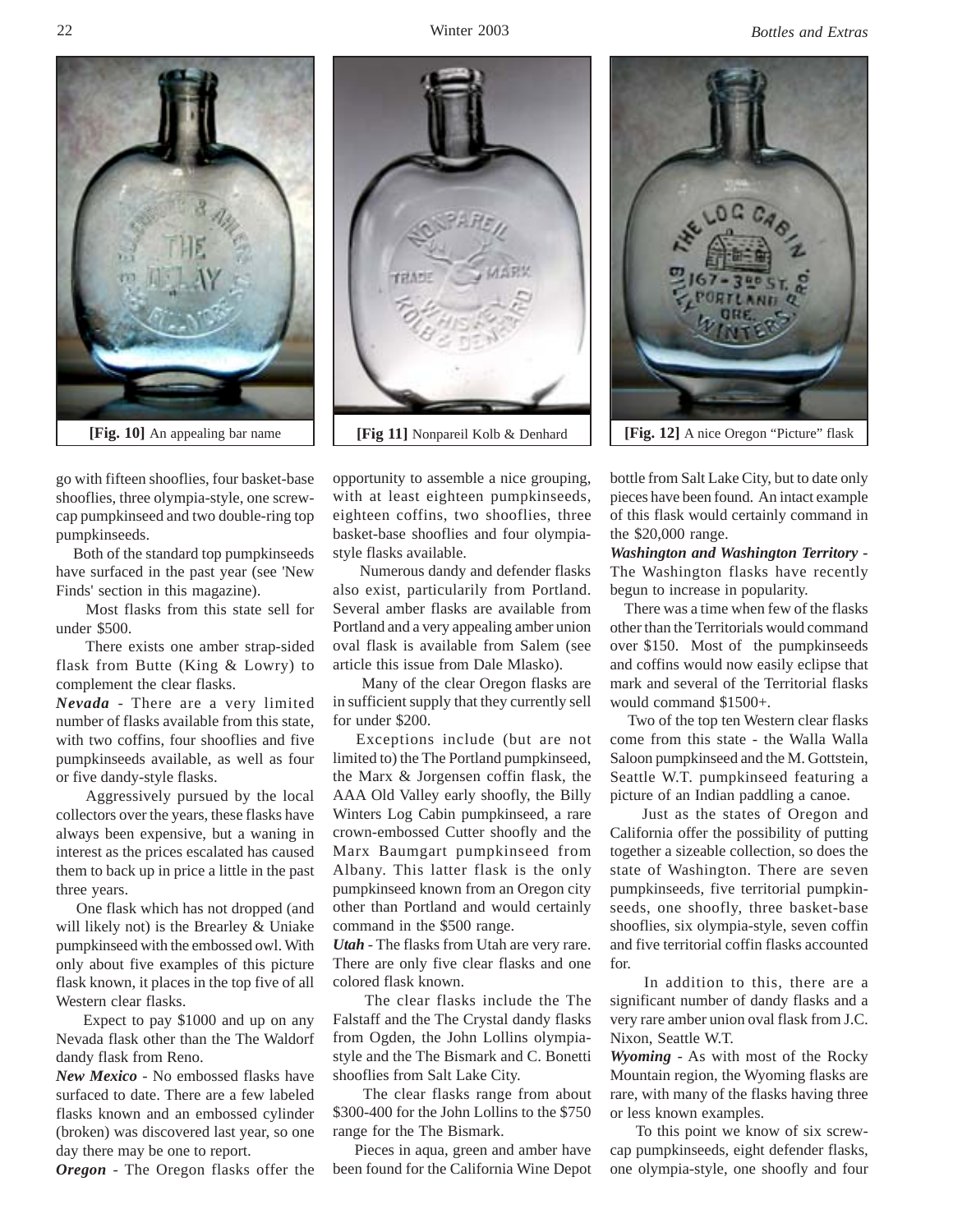# *Bottles and Extras* Winter 2003

coffin flasks.

 Cities represented include Casper, Cheyenne, Kemmerer, Laramie, Rawlins, and Rock Springs.

*Oklahoma Territory and Dakota Territory* - Although east of the Rockies, these two states are included due to their territorial designations.

 The Oklahoma Territory flasks are prime examples of bottles where local appeal drives the market, with most flasks commanding \$500 and up.

 There are currently four strap-sides, one pumpkinseed and one coffin flask known. Many of these bottles are extremely difficult to obtain.

 There is one pumpkinseed flask known from Dakota Territory. Embossed FROM / HENRY J. SIEMS / WHOLESALE / LIQUORS / PIERRE, D.T., it is a choice bottle to own.

#### **AMBER FLASKS**

 The amber Western flasks present a challenge to collect, both from a scarcity standpoint and from a cost standpoint.

 There are only sixty-two known amber flasks in the more popular styles, many of which have less than five known specimens.

 A few of the newer ones were put out by saloon proprietors or grocers, while the older ones were associated with large liquor distillers or distributors. For the older examples, then, the history tends to be a history of the firm rather than a community or merchant within a community.

 Several different styles of bottles are represented in the Western amber flasks. Known examples include two pumpkinseed flasks, six coffins, eight shooflies, ten strap-sides, thirty-three union ovals, two knife-edge flasks and one teardrop.

 The Union oval and knife-edge flasks both demonstrate a rounded shoulder and are a little broader at the shoulder than at the base. Their difference lies in the angle at the junction of the edges of the flask and the base. Where the union oval is rounded, the knife-edge has a more "pointed" projection.

 The teardrop is a unique form and appears as the name would imply.

 The other forms have been discussed, previously.

 Only six of the Western states have flasks in this grouping. Oregon has one knife edge, three union ovals and two shooflies. Washington Territory and Utah each have one union oval, Colorado has

# one teardrop. Many of the factors which lend value to the clear flasks are applicable to the colored flasks.

 Certainly condition, rarity and factors promoting desirability all pertain.

one base-embossed union oval, while Montana has a single strap-sided flask. California is the most significantly represented, with two pumpkinseeds, six coffins, six shooflies, one knife-edge, nine strap-sides, twenty-seven union ovals and

 Collectors of the cylindical fifths love to include a Fleckenstein & Mayer, a Jesse Moore or J F Cutter Star & Shield flask to their cylinders from the same company.

 A collector of Territorial bottles would love to have the J C Nixon Seattle W.T. flask on their shelf, as would a "saloon" bottle collector enjoy having the Peppertree Saloon coffin or shoofly flask from San Pedro, California.

 Add to this the crudity and tremendous color variation noted in these flasks and the demand for them becomes understandable. The most ardent collectors try to assemble a complete collection of the colored flasks. To my knowledge no-one has ever been able to make the claim that they once owned an example of every bottle. This is a testimony to the extreme rarity of certain of the bottles.





Strap-Side, Knife-Edge (laying down), Union-Oval, Coffin and Teardrop

23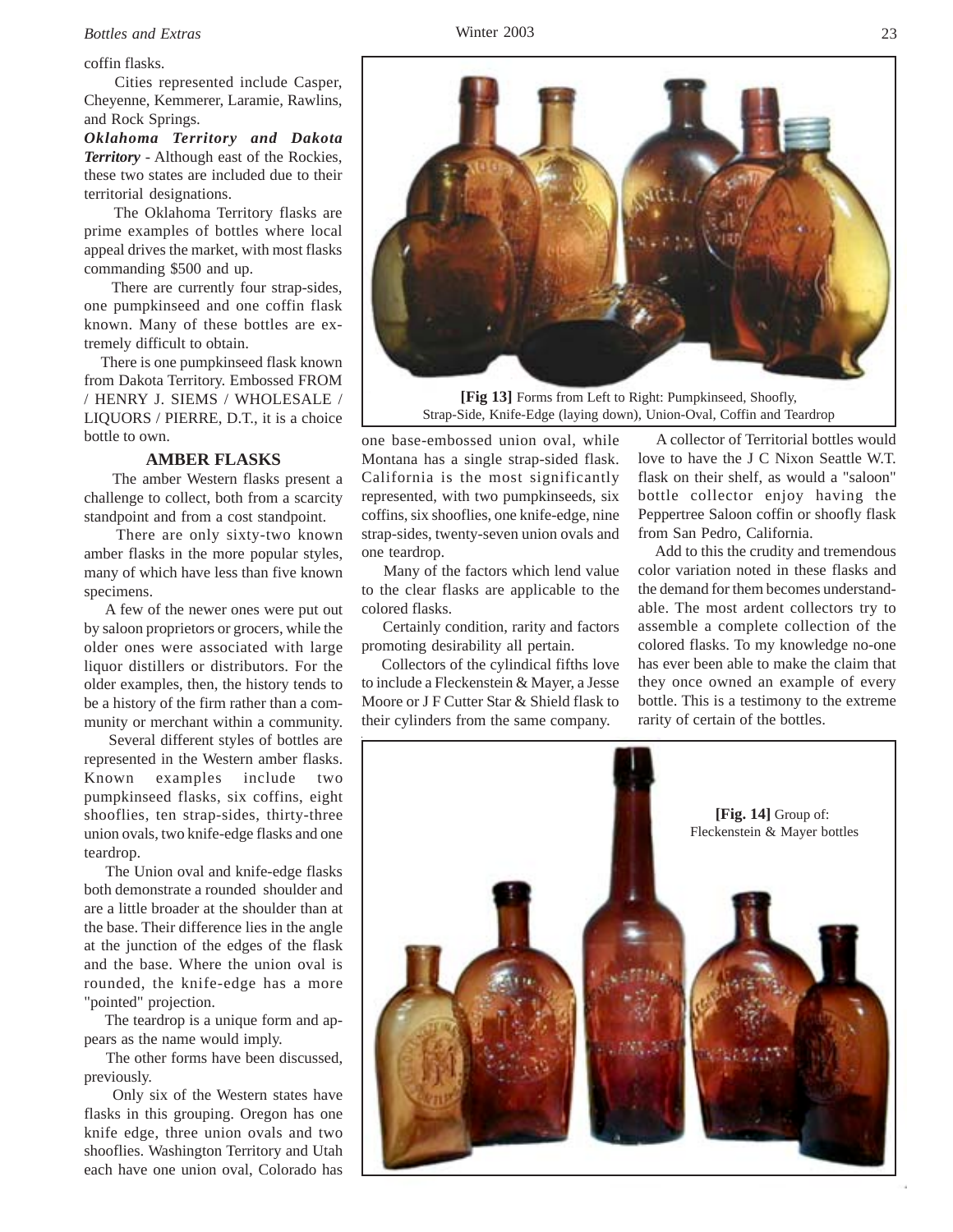Typically, the first 25 of the flasks can be obtained in a five-year period of time and those first twenty-five tend to be available in the \$200-\$2500 range. After that, there are another ten or so that may become available with some patience and a willingness to spend in the \$2000-\$5000 range. The remainder of the flasks are tough to acquire, no matter how industrious you are and, to a degree, no matter how much money you have available to acquire them. Several of the top flasks become available only when a collection breaks up, or if a new find of the bottle occurs.

 Considering the above, it is easy to understand why a number of collectors sub-categorize the ambers and collect only a fraction of them. Some desire only the flasks from their own state. Others collect only those that correspond to an embossed cylinder they own (up to forty-three of the flasks apply to that criterion). Others seek the Territorial or Saloon designations mentioned earlier. The very specialized collector is the bitters collector, who has only one embossed Western flask to choose - the union oval Wilmerding & Co Peruvian Bitters flask.

 For those who collect the flasks as an entity in-and-of-their-own, there are a couple of very significant divisions for collecting. There are those who limit collecting to only the older private mold embossed flasks and those who collect only bottles that have applied (gloppy) tops, but not the flasks with tooled tops.

#### **Collecting the Private Mold Embossed Flasks**

 This group includes all of the flasks distributed by Western firms prior to the advent of the slug plate (patented in 1875, and beginning to see widespread use in the West by the late 1870's).

 The full-faced embossing on many of these bottles is very eye-appealing and the value of these flasks comes from this and the tremendous variations in color and crudity they demonstrate, rather than simply from rarity

 The twenty-one flasks in this grouping are:

# **AAA OLD VALLEY WHISKEY - Ca 1871-1882**

 These show temendous variation in color and crudity. They are quite desireable, although not rare. Over 100 specimens of this union oval exist.

**J ANGELI & CO SAN FRANCISCO -**

#### **Ca 1868-1872**

 With only 6 known examples, it is in the top five of Western flasks. Union oval. **OLD BOURBON CASTLE WHISKEY**

**- Ca 1875-1880; F CHEVALIER & CO** Rare, with less than 15 examples known. These union ovals show nice

# variation in color and crudity. [Fig. 17] **JF CUTTER EXTRA OLD BOURBON - Ca 1870-1880; Star and Shield**

 Available in a wide array of colors and crudity, they have the added popularity of the Cutter name. Scarce, but not rare, with over twenty-five examples of this strapside in collections. [Fig. 18]

# **J H CUTTER OLD BOURBON, E MARTIN - Ca 1873-1877; Crown**

 Another top Western flask, a rare strapside with 10-15 known examples. They are typically found in golden amber colorations. Olive colorations are in particular demand. [Fig. 19]

# **C P MOORMAN SAN FRANCISCO - Ca 1873-1879**

 The Moorman is the only shoofly flask in the early private mold group. It is a fairly common bottle ranging from dark amber to yellow-green and can be incredibly crude. The possibility of collecting a run of colors at a reasonable price adds to its appeal.

# **MILLERS EXTRA (TRADE shield MARK) OLD - Ca 1871-1879; BOUR-BON, E MARTIN & CO** (large pattern)

This is another fairly common union



**[Fig 15]** Private Mold Embossed flask

oval flask, with over 100 examples in collections. [Fig. 20]

 This bottle comes in a wide varity of colors and, as with the C P Moorman, nice color runs can be put together affordably. **MILLERS EXTRA (TRADE shield MARK) OLD - Ca 1871-1879; BOUR-BON, E MARTIN & CO**)

 The small pattern embossed Millers flask is considerably more rare, with on the order of thirty examples known of the union oval. [Fig. 21]

 Colors in the green spectrum are actually more common than the ambers - an unusual circumstance for a Western flask. **FLECKENSTEIN & MAYER, PORT-LAND - Ca 1877-1885**; (knife edge)

 This full-face embossed flask is comparatively scarce, with less than twenty-five specimens known. The key to collecting is to find one with strong embossing. [Fig. 22]

# **FLECKENSTEIN & MAYER, PORT-LAND - Ca 1877-1885**

 Very rare in the applied with two pints and less than six of the half pints known. It is an example of a flask that bridges over into the tooled top era, despite being a private mold bottle. Interestingly, the tooled examples are also rare. Union oval shape

**THE GENUINE OLD BOURBON WHISKEY - Ca early 1870's; N. GRANGE**

 In the top three of Western flasks for desirability. Very rare with three known examples, two of which are damaged. Union oval

**THE GENUINE OLD BOURBON WHISKEY - Ca early 1870's; NG monogram, SF** [See Front Cover]

 Pairs with its brother as one of the top three Western flasks. Three examples are known-- one electric green, one citron and one golden amber. Union oval.

**JESSE MOORE & CO - Ca 1878-1882**; antler motif

 Approximately twenty-five examples are known ranging from dark amber to olive in coloration. [Fig. 16]

 Although not rare, it is a top example of a Western flask and very tough to acquire as no-one ever parts with theirs. Strap-side.

# "**HIGH S. F." LILIENTHAL & CO - Ca 1872-1880**

 This large union oval was distributed through the mining camps of the West. An early and fairly common flask, the key to collecting it is to find a nice yellow green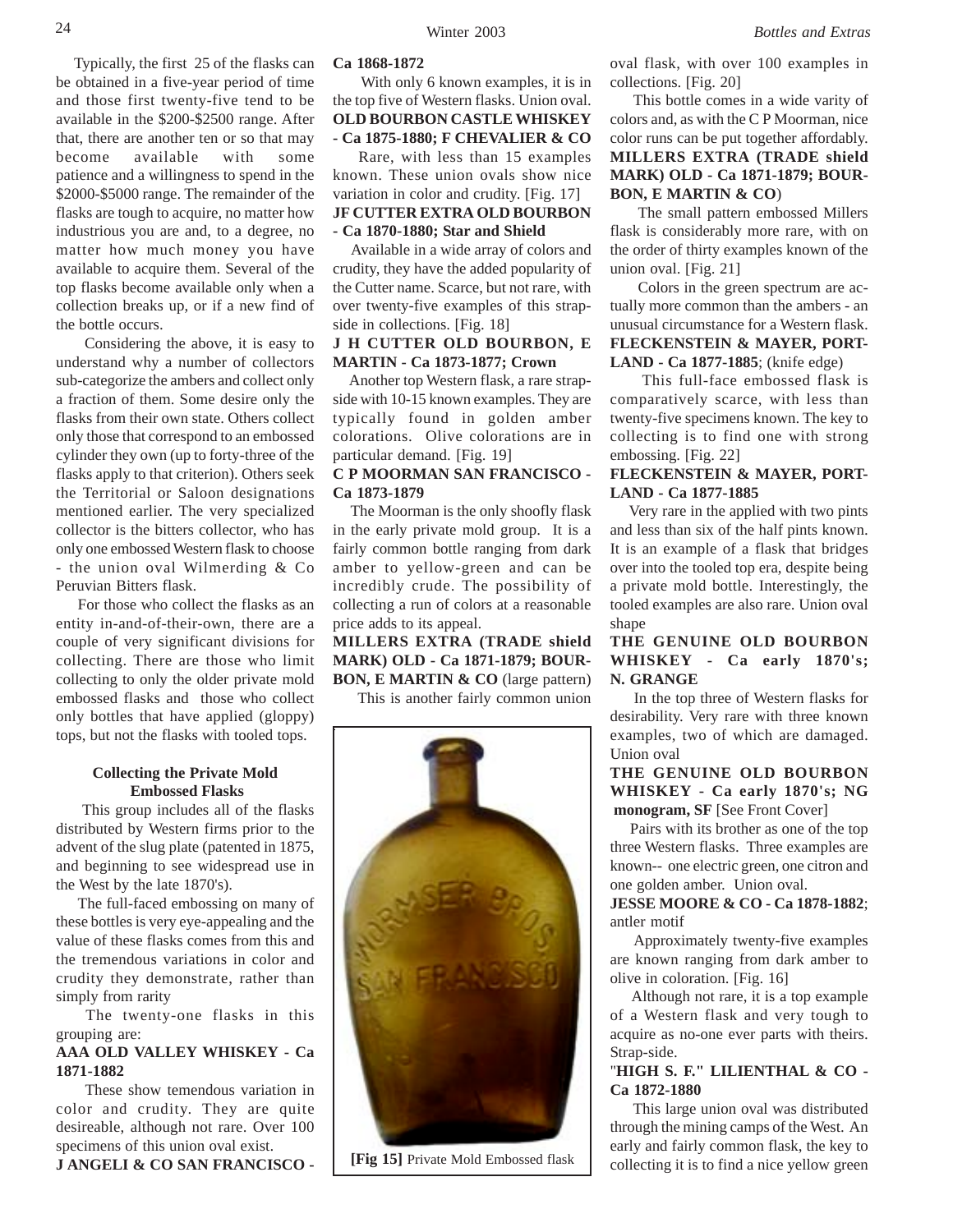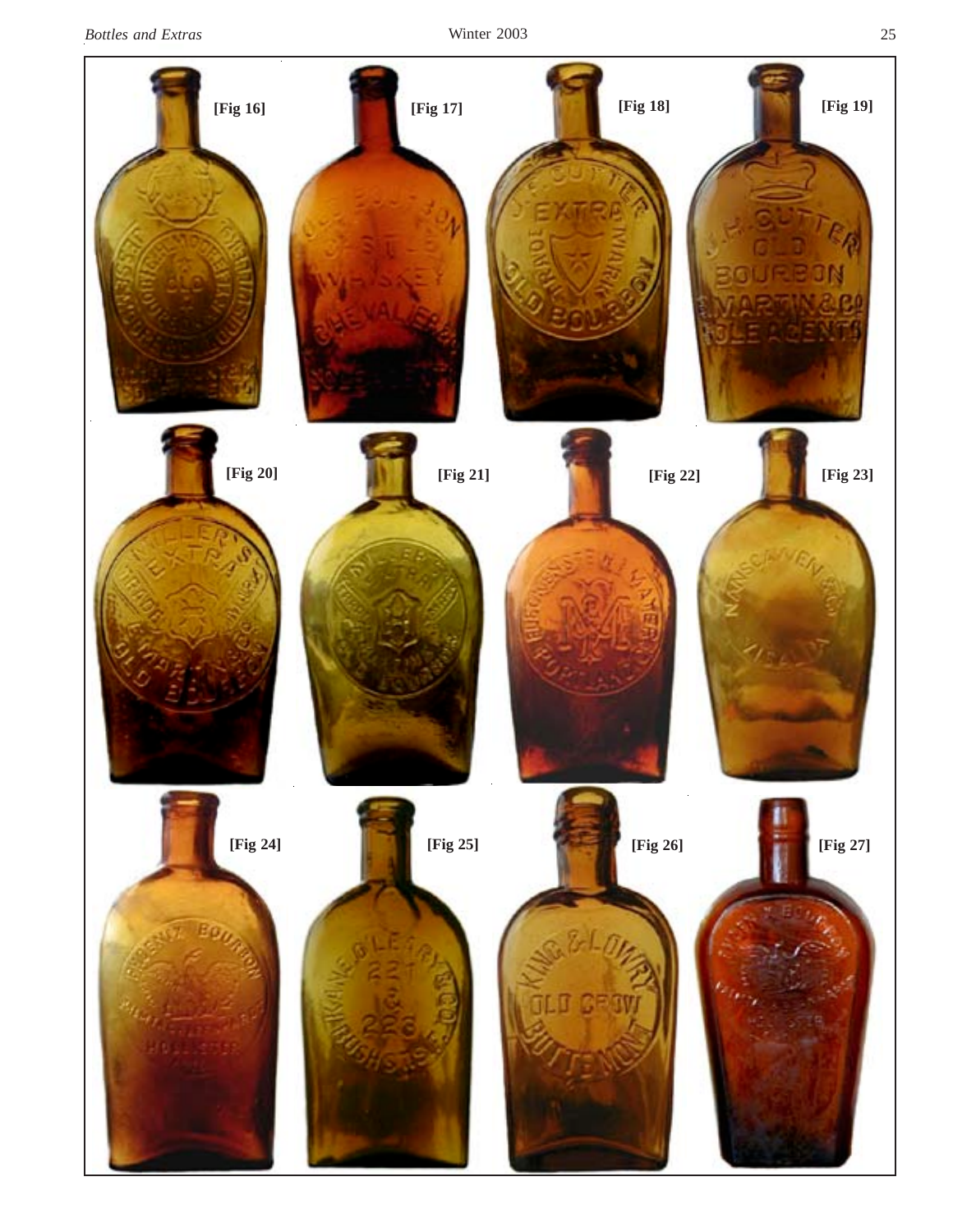Winter 2003 *Bottles and Extras*

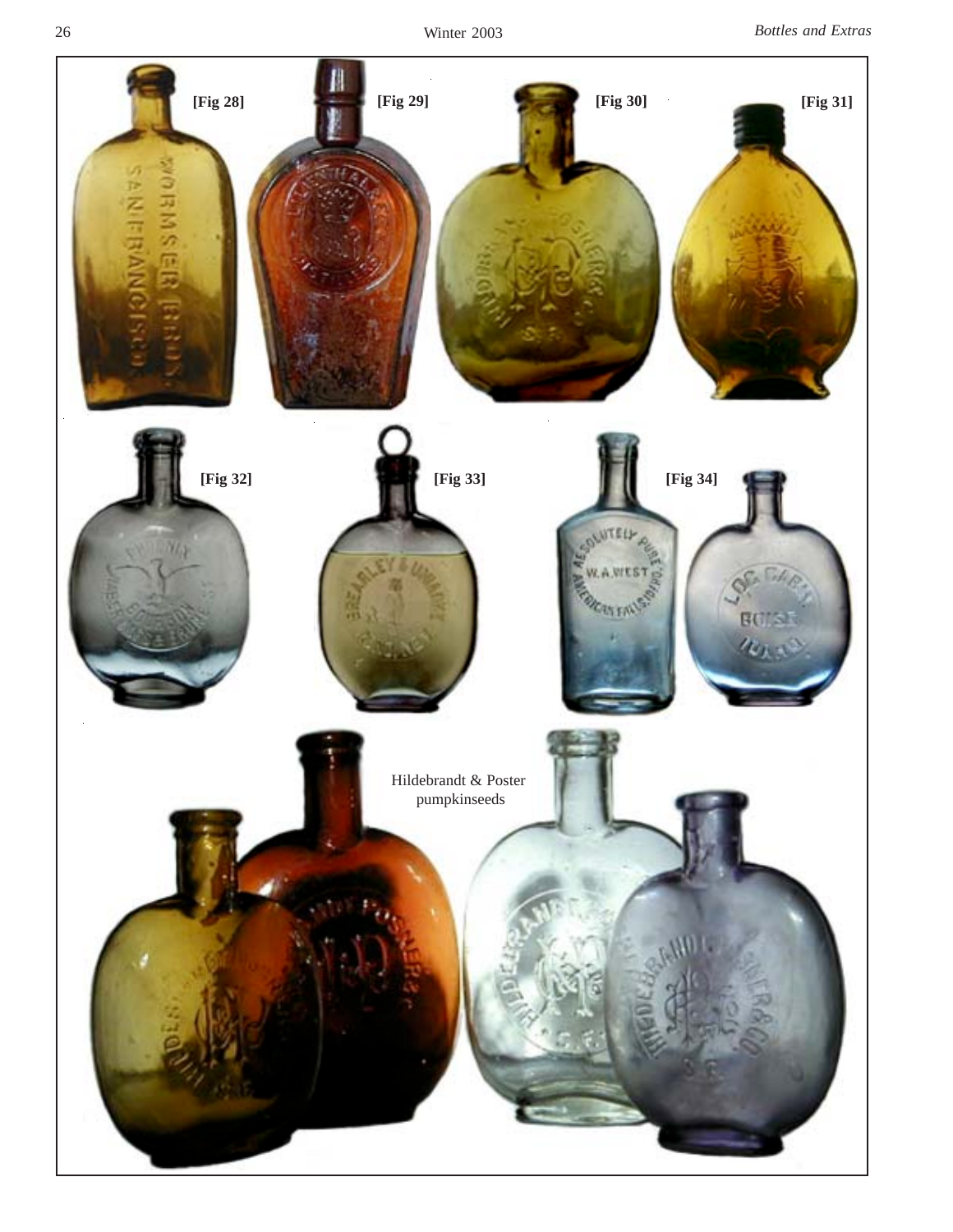### or green specimen with good strike. **"LOW S. F." LILIENTHAL & CO - Ca 1872-1880**

 Identical in shape and size to the above, the placement of "S.F." is a little lower on this flask. Tough to find with a good strike. **LILIENTHAL & CO (L & Co) - Ca 1876-1880**; Teardrop

 Unique in design for a Western flask, it is comparatively scarce with about twenty specimens in collections. [Fig 31] **LILIENTHAL & CO, S.F. - Ca 1878- 1882**; (banded)

 A recent dig produced about half a dozen of these, but it still remains a rare flask with only about a dozen example known. It is known as the "Lilienthal Cognac" due to being the same diminuitive size as the banded Wormser Bros "Fine Old Cognac".

# **CALIFORNIA WINE DEPOT, AM SMITH - Ca 1874-1875; SALT LAKE CITY** [See inside back cover]

 This is an extremely desireable flask with no known intact examples in any collection. It is a union oval form with champagne top and the examples that have been unearthed have been green, aqua and amber in color. It would clearly fall in the top three of all Western colored flasks. **WORMSER BROS SF, FINE OLD CO-GNAC - Ca 1870-1872**

 This short, squat banded flask tends towards olive colorations. Rare with less than six specimens known.

# **WORMSER BROS, SAN FRANCISCO**

**- Ca 1865-1867**; (horizontal embossing) Early and tending towards the olive

colorations, this union oval flask is a top five bottle. Less than ten examples are known, most with significant damage. Three examples have a champagne top, a feature seen in only one other Western flask. [See Fig. 15]

# **WORMSER BROS, SAN FRANCISCO**

**- Ca 1867-1872**; (vertical embossing)

 As rare as the horizontal Wormser is, this one is common. Well over onehundred examples exist, some with a large top and others with a small top. Color variation is an appealing feature of this flask, with coloration varying from yellow to olive and into the orangish and reddish ambers. [Fig. 28]

# **Collecting the Slug Plate Embossed Union Oval Style Flasks**

 Dating from about 1878 to 1895, the flasks in this grouping are a mixture of applied top and tooled top bottles. They

are generally less crude and demonstrate less pronounced color variation that the private mold embossed flasks.

 Their desirabilty is largely based upon their relative rarity, with the aquisition of applied top examples (where they exist) and specimens with color and crudity the focus.

 There are eighteen examples known in this style of flask:

# **S ADOLPH & CO, SALEM O. - late 1870's-1885**

 This is a very rare flask, with only two applied top pints and one tooled top halfpint known.

# **F BRASSY OLD BOURBON - Ca 1881- 1883; SAN JOSE**

 As with the Adolph, this is a "small" town flask, a feature which lends interest. Less than ten total specimens known. Pint and half-pint tool top flask.

# **F BRICKWEDEL & CO, SF - Ca 1880- 1883**

 Considered an "available" flask, there are probably still less than forty known. They come in applied top and tooled top in both the pint and half pint size.

# **FLECKENSTEIN & MAYER, PORT-LAND - Ca 1880-1885**

 This flask is found as a tooled top in both the pint and half-pint sizes. It is a nice later addition to the private mold bottles from this company.

# **GILMAN WALKER & CO, SF - Ca 1878-1886**

 A very rare and desirable tooled top flask, with six known half pint union ovals and one pint that has been attributed to being a knife-edge rather than a union oval.

# **KANE, O'LEARY & CO, SF - Ca 1881- 1882** [Fig. 25]

 Another very rare flask with only one tooled top pint and a total of six half-pints in tooled top and applied top known.

# **LIVINGSTON & CO, CALIFORNIA ST - Ca 1878-1883**

 Very rare. Four applied top pints are known.

**LIVINGSTON & CO, FREMONT ST - Ca 1883-1885**

 Very rare, with four tooled top examples known.

### **MILLER'S OLD BOURBON WHIS-KEY - Ca 1878-1883; WEIL BROS, SF**

 There are reported to be two examples of this flask, but I have never been able to confirm its existence. A rare and very desirable flask.

**NANSCAWEN & CO, VISALIA - Ca**

#### **1881-1889**

 This is a small-town Central Valley flask. Very rare with only one or two specimens in existence. Tooled top. [Fig. 23] **NEWMARK, GRUENBERG & CO, SF - Ca 1883-1885**

 Another rare flask, it comes in both sizes in both the tooled and applied tops. 10-12 examples known.

# **J C NIXON & CO, SEATTLE W.T. - Ca 1882-1889**

 This is a very appealing flask that has the distinction of being the only colored flask with Territorial designation. Rare, with only five or six examples known. One applied top pint is known. All of the halfpints are reported to have tooled tops.

**PHOENIX BOURBON, PALMTAG - Ca 1890-1895; BERNHARDT, HOLLISTER AGTS** [Fig. 24]

 Found as a tooled top half-pint, it is very rare and an extremely desirable small town flask. Four specimens are known.

# **STEVENS & CO, VISALIA - Ca 1881- 1891**

 One tooled top pint is known of this flask. Very desireable.

**TAUSSIG & CO, BATTERY ST, SF - Ca 1881 - 1883**

 This flask reportedly exists in an applied top, but it is much more likely that all have tooled tops. Both sizes exist and the bottle would be considered scarce to rare.

# **TAUSSIG & CO, MAIN ST, SF - Ca 1884 - 1886**

 Tooled top half-pints and pints exist. A few more examples exist of the Main Street than the Battery Street address.

# **WILMERDING & CO, PERUVIAN - Ca 1885; BITTERS, SF**

 This is superb piece for the flask collector or the collector of Western bitters. There are less than six examples known. Found as a tooled top in both the pint and half-pint sizes.

#### **WOLTERS BROS & CO, SF - Ca 1884 - 1885**

 Recently unearthed, there is only the one half-pint tooled top example known**.**

#### **COLLECTING THE SLUG PLATE EMBOSSED STRAP-SIDED FLASKS**

 Just as the union ovals are found in a mixture of applied top and tooled top bottles, so too are the strap-sides

 Although these are a popular style in many regions of the country, in the West they tend to be among the least sought of